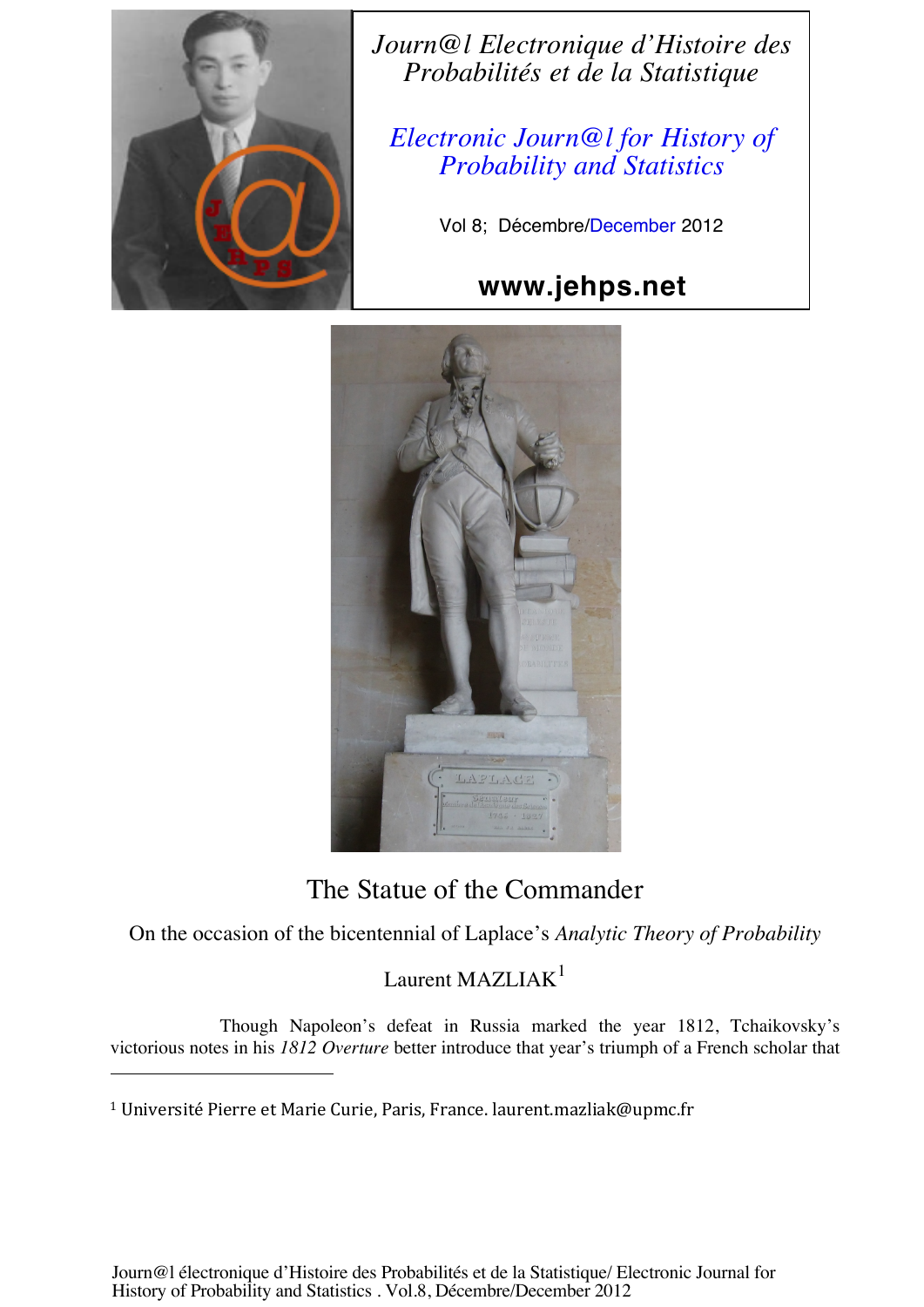remains an essential milestone in the history of probability: the appearance of the first edition of Pierre-Simon de Laplace's *Théorie analytique des probabilities* (*Analytic Theory of Probability*). Laplace was born the son of a farmer deep in the Auge region of Normandy in 1749. He surmounted his modest origins and attained great glory by dint of scientific genius. But it must be said that in addition to scientific genius he possessed a gift for politics that permitted him to float above the whirlpools of intrigue of the various governments that followed one upon the other throughout his life. He managed to stay close to the sources of power as a minister in the Consulate, a senator and count during the Empire, an aristocrat during the Restoration. At his death in 1827, Laplace exercised such a command of the sciences of his time (he was often termed a "second Newton") that he remained their patron saint through most of the of the nineteenth century, figuratively guarding his authority over the mathematics and physics of the time just as his statue guarded the entryway of the *galerie des bustes* at Versailles.

After his *Celestial Mechanics*, Laplace's *Analytic Theory of Probability* was the second great work in which Laplace presented his cosmology. He brought to bear in it all the resources of the mathematical analysis that the eighteenth century had brought to a peak of power and efficiency. The relationship between celestial mechanics and probability theory was of course very clear in his mind. He was forced to call upon probability only to deal with gaps that our limited understanding can never totally eliminate. For clearly Laplace is an unshakeable determinist as well as a convinced atheist. Chance for him was just another name for our ignorance. The laws of mechanics have no need whatsoever of any probabilistic extension. The healthy philosophy of scientific and technical progress will expand the limits of our knowledge endlessly, and the calculation of probabilities serves only to permit us to say something about the unknown territory that we have not yet explored.

This magnificent optimism, inherited from the century of Enlightenment that nourished Laplace, would in turn provide the source of many of the nineteenth century's scientific adventures—adventures, and, sometimes, misadventures, for Laplace, very (too?) sure of himself, never hesitated to enter the most treacherous minefields. This was notably true when he sought to mechanize a "science" of ethics by comparing certain human behaviors (such as bearing witness) to the drawing of balls from urns or to other classroom exercises that he used to explain probability. With his towering reputation, Laplace did not pay for this folly. But the same cannot be said for his most immediate successor, Denis-Siméon Poisson, who endured attacks from many of his colleagues. The reputation of probability theory in France did not escape unscathed from such risking undertakings.

All this must not make us lose sight of what is essential. If Laplace's *Théorie analytique* marks a decisive step for probability, it is because it appears as the first systematic exposition of a mathematical theory of probability, with definitions, theorems, and demonstrations, like any other self-respecting mathematical theory. One of the most spectacular aspects of the Laplacian constructions is the perfection of the Bayesian method, which provides a mathematical means for using the occurrence of successive experiences to quantify our knowledge of a phenomenon.

It was precisely the excessive slickness of the mathematical theory that brought back into question many of the practical conclusions that Laplace had proclaimed. Starting already in the 1820s, criticism and reservations about the *Théorie analytique* became appropriate, especially